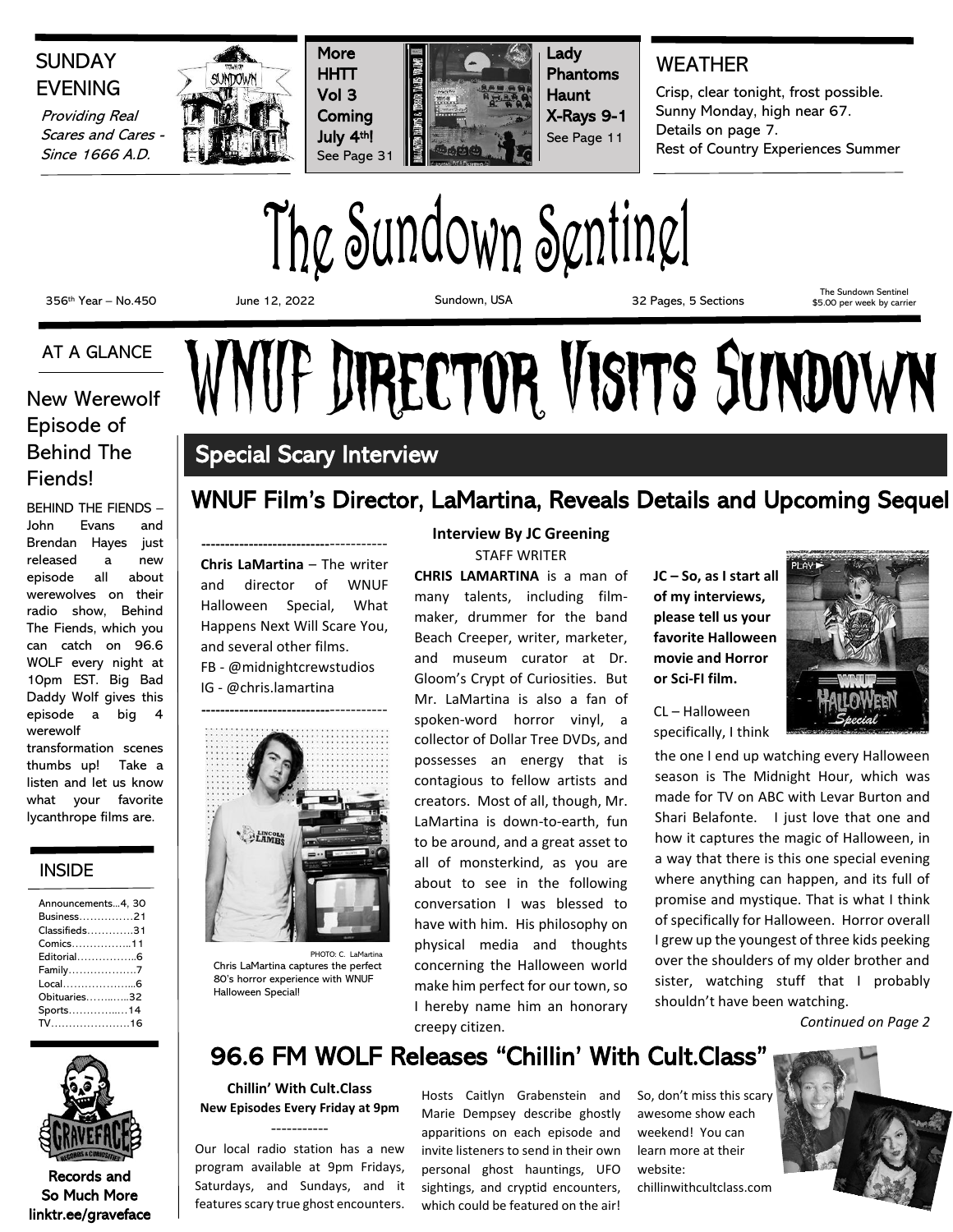#### *Continued from Page 1*

So stuff like Monster Squad and Predator I saw pretty young, so that fed my curiosity of horror. So, I obviously love films like Monster Squad now, and Fright Night, Return of the Living Dead, and others. I think to a certain degree those films have influenced my films, but I also love the Blob remake, which is one of those rare films where I prefer it over the original.

**JC – You name a lot of 80's films as your favorites, and WNUF Halloween Special, which has a great 80's feel, has quickly become a tradition in our household to watch every Halloween season. Could you go through the process of capturing the 80's look and how WNUF Halloween Special came into existence?**

CL - We had been making a movie about every one to two years, and they were getting bigger and bigger. We had made President's Day in 2009 and Witch's Brew in 2010, and these were ensemble horror comedies with some gore and sex, and for our budgets, where President's Day was \$5,000 and Witch's Brew was \$16,000, we were able to get a lot on the screen. So, we were coming up on a summer where we hadn't made a feature, and I started thinking, "Man, the only way we are going to be able to make a feature this summer with this time crunch is if we make a found footage movie." And at the time, outside of Blair Witch, I felt that found footage films were just tons and tons of missed opportunities, as well as so many reasons why found footage movies weren't welldone. Well, the summer passed, and we didn't make anything that year, but I kept the idea in mind, even though we were starting to write Call Girl of Cthulhu and we were just concentrating on writing the script for that. But I was still intrigued about making a found footage movie our way.

Then, one day, we started reverse engineering the idea, where I started writing down all of the things I hated about found footage movies. One was you always find a UPC code on the box, so you know this supposed found footage film is being commercially sold and marketed. Two, I always felt like found footage films start to become monotonous because you are sort of stuck in one location or you are stuck with the same three characters, so there is no break to it and it just starts feeling like it goes on forever. Third, if someone is filming something, and some fucked up stuff happens or something awful happens, why do they keep filming? I think with most found footage films, if that kind of stuff happens, you would put down your camera and sort your shit out!

So I thought about these things, along with the fact that I am from Baltimore, and there they had a live radio show from the Edgar Allan Poe house one year where they recorded and supposedly picked up some spooky noises. I have never been able to find that recording, but it stuck in the back of my head as this live, on the radio séance. When I combined this with the 80s aesthetic that we already had experience with from our previous movies, the first thing I thought was, "What if the people filming this movie *have* to be filming this. Like, if it is being live broadcast, they can't turn off their cameras." I mean they can cut away to a commercial occasionally, but they really can't do anything besides that because they have to stay on due to ad revenue and it being their jobs. Then I thought that in order to break up the monotony, we could literally have commercial breaks in the movie, and that was the breakthrough for me when I realized that we could make something so unusual.

I mean, I just re-watched Robocop a couple of weeks ago, and they have commercials in that film. And my wife was like, "I think this totally subconsciously influenced you." And I never thought of it, but I think she is right. I was like, "Oh shit, if we actually commit to this and actually have a commercial break every five minutes, no one is crazy enough to do that in a movie!" I mean there are people who actually hate WNUF because of the commercials, but I'm like, "Well, did you ever watch TV, there's like commercials every five minutes!" And Hulu and Amazon are getting there! They have commercials too! So, once we had the commercial break idea, everything started clicking for WNUF and it came together. We next thought that if we first released it on VHS without a UPC code, which our first 100 copies of the film did not have and my wife and I would drive around and throw tape copies out the window and leave them at horror conventions, and other cool "whisper" campaign ideas, specifically to make people think it was real, with only the name and date attached to it and no credits. The idea that this might be able to fool someone for the first 10-seconds or so might work. I think if you watch the movie, you would maybe catch on that this wasn't a real found footage film after the first minute or so, but it just felt right as a movie concept and found footage film. As for the TV influence, my first job out of school was working for a government TV channel as a camera guy and producer/director/editor type. It was crazy to me of how much of my actual experience with live TV I was able to utilize in WNUF and how it influenced the storytelling. Even the idea of when things go wrong, you cut back to a news package, like we did in WNUF when we cut back to the news episode about the dentist. I mean, we actually did that on live TV – what else are you going to do? *Continued on Page 3*



#### Check out Chris LaMartina's THE VANISHING HITCHHIKERS Bands:

Beach Creeper The Vanishing Hitchhikers



Both on Bandcamp.com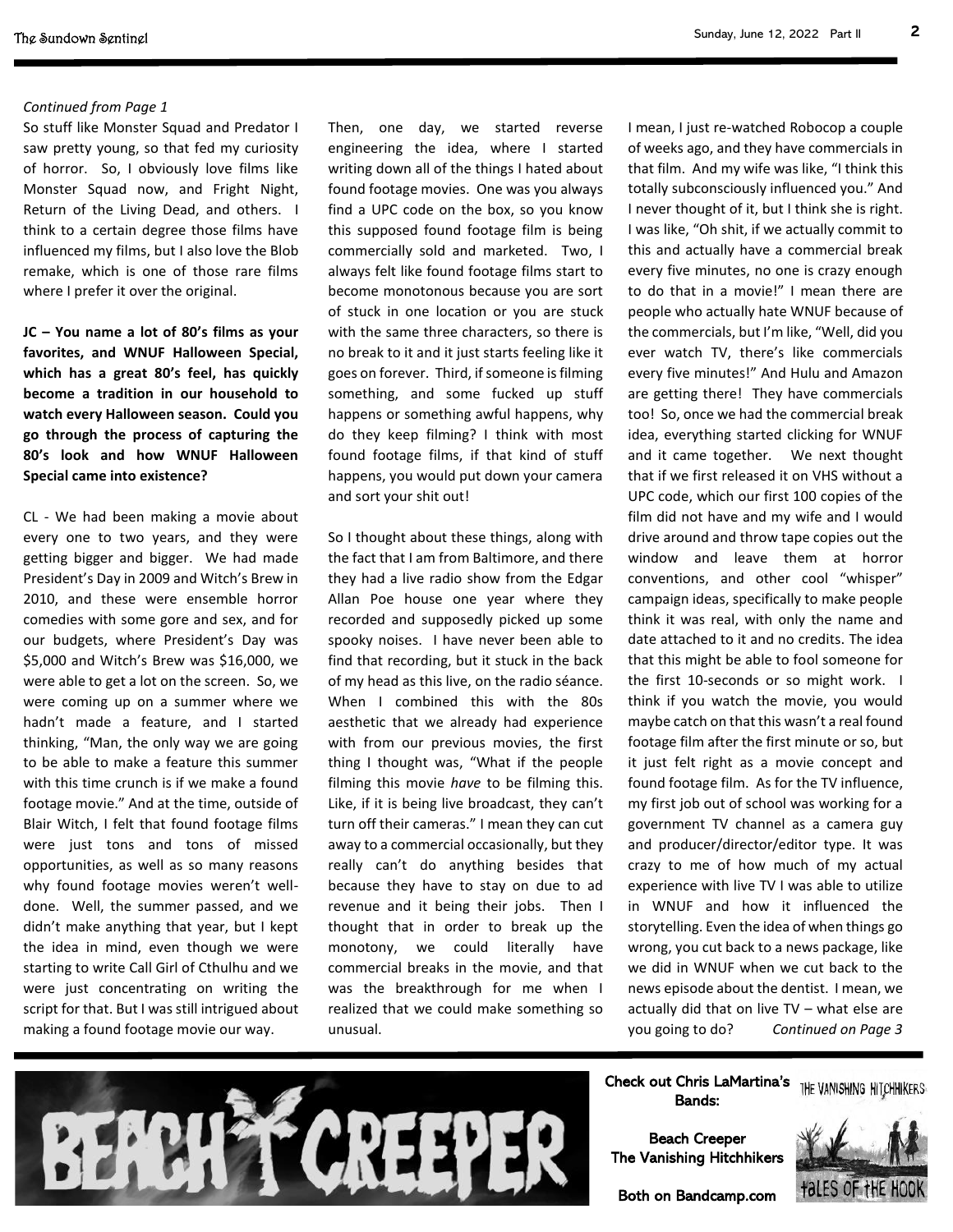#### *Continued from Page 2*

At the time, there wasn't a lot of pressure to get WNUF finished. Jimmy (co-producer on the film) was working on the Call Girl of Cthulhu, and I was spearheading WNUF to get everything in place, like bringing on other folks to help me with writing the commercials and going through old stock footage. We literally were making two films at once, since we started WNUF in pre-production of Call Girl of Cthulhu, and I was finishing up WNUF three weeks before we filmed Call Girl of Cthulhu. It was crazy! I mean, WNUF script to screen took only nine months. I was teaching full-time and working on two films at once and was able to get WNUF finished in nine months. Looking back, that is really crazy to me! I was a single dude at the time, and this is what my day looked like. I would wake up, edit one or two of the big commercials, walk to work, come home at lunch and work on a commercial edit, go back to work, then stay up all night editing again. I feel that energy level is only what a dude in his 20s can muster – I can't do that anymore! I mean the sequel is taking forever! HAHAHA! But I can blame that on the pandemic, as we would be a lot further along if it wasn't for this fucking Corona Virus!

For the 80's aesthetic, I can tell you that the news casts, the events in the house, and story items we actually filmed. The commercials are a mixed bag between stock footage and original filming. I had asked a few of my filmmaker friends if I could use some of their footage from commercials they made back in like, 1989. Other commercials are entirely stock footage since there were some websites popping up that offered unlimited stock footage for \$100 for an entire year, so I took advantage of that. Basically, myself and a few other writers and my editor assistant would go through the buckets of stock footage we had and put them into sequences and categories of like "Farm Animals" or "Loan Commercial" or this could be a demolition derby. So we had all of these sequences together, and then I would invite everyone over to my house and we would look at these clips, then I would assign the team a topic, like, "I want this to be a restaurant ad or I want this to be a 1-900 number like the Freddy Hotline."

I would assign them ten commercials based on the footage that they saw we had, but it also had to be pretty vague of a commercial/story line, which turned out great for the aesthetic because nowadays, you can find modern stock footage that is really specific, like "red car driving down icy highway". But back in the 80's, you could only use what you had at your disposal. So, this definitely added to the aesthetic, which even though the quality is shitty, it is "Shitty on Purpose," and it becomes very accessible that way.



PHOTO: C. LaMartina

**HOTO: C. LaMartina** 

Additionally, I was partly raised by my godmother Aunt, and she has cardboard boxes of TV guides and recorded videocassettes of all kinds of shows. I mean she literally has four hours of news reports about the Challenger exploding. So, when I started writing my draft of WNUF, I would just put on old TV news shows from Baltimore and have them on in the background. Those tapes had commercials on them and totally random items like news panels on kids wetting the bed. All of this helped me to achieve what was important to me, and that was to get the voice right. Even my older brother and sister's recorded tapes that were given to me helped me nail the commercial voices. My copy of Monster Squad has other stuff on the same tape, which it has an evening magazine news show where they re-enact Orson Welles' "War of the Worlds" show. I mean that tape was my prized tape, so that kind of influence last with you. And I think that is why WNUF resonated with most folks, more so than those films that were making fun of the 80s thing.

I mean don't get me wrong, there is some satire and parody in WNUF, but it really came from a place of love for me. I remember when the movie was entirely done, we ran it through a VCR two or three times more to make it have that look of a tape that has been traded several times, and I had a moment where I just felt that this movie feels right, as something bigger than what I had done previously because there was this romanticism to that look and experience.

We received this one comment on the film that stated, "WNUF is not so much a movie as it is an experience." I mean to even watch the film, they had to find their old VCR player that was in the closet, get it out, plug it in, set it up on the TV, and it was sort of like this ritual they had to go through. I thought from that moment, "Fuck, I don't want to make movies anymore. I want to make experiences!" But it is really "Lightning in a bottle". I don't think we will ever capture what we did on WNUF again, even with the sequel, the first WNUF was done just the right way.

**JC - WNUF is all about the physical media aspect, with the film available in formats like VHS, retro-DVD, and even the vinyl album of Frank Stewart Investigates: Halloween. Could you go into why you chose physical media releases?**

CL - I still collect physical media myself. Places like Dollar Tree on special days throughout the year will sell DVDs and Blu-Rays that are basically not selling at high enough levels in other stores. So for the past two years, I have spent over \$300 on DVDs and Blu-Rays from Dollar Tree. My wife is going crazy over it. Every time we clean the house, she's like, "What is this? Another box of fucking DVDs? We've never even watched these!" HAHAHA *Continued on Page 4*



**Take us with you, no matter where you go!** 96.6 WOLF is on the TuneIn App, so just download us to your phone!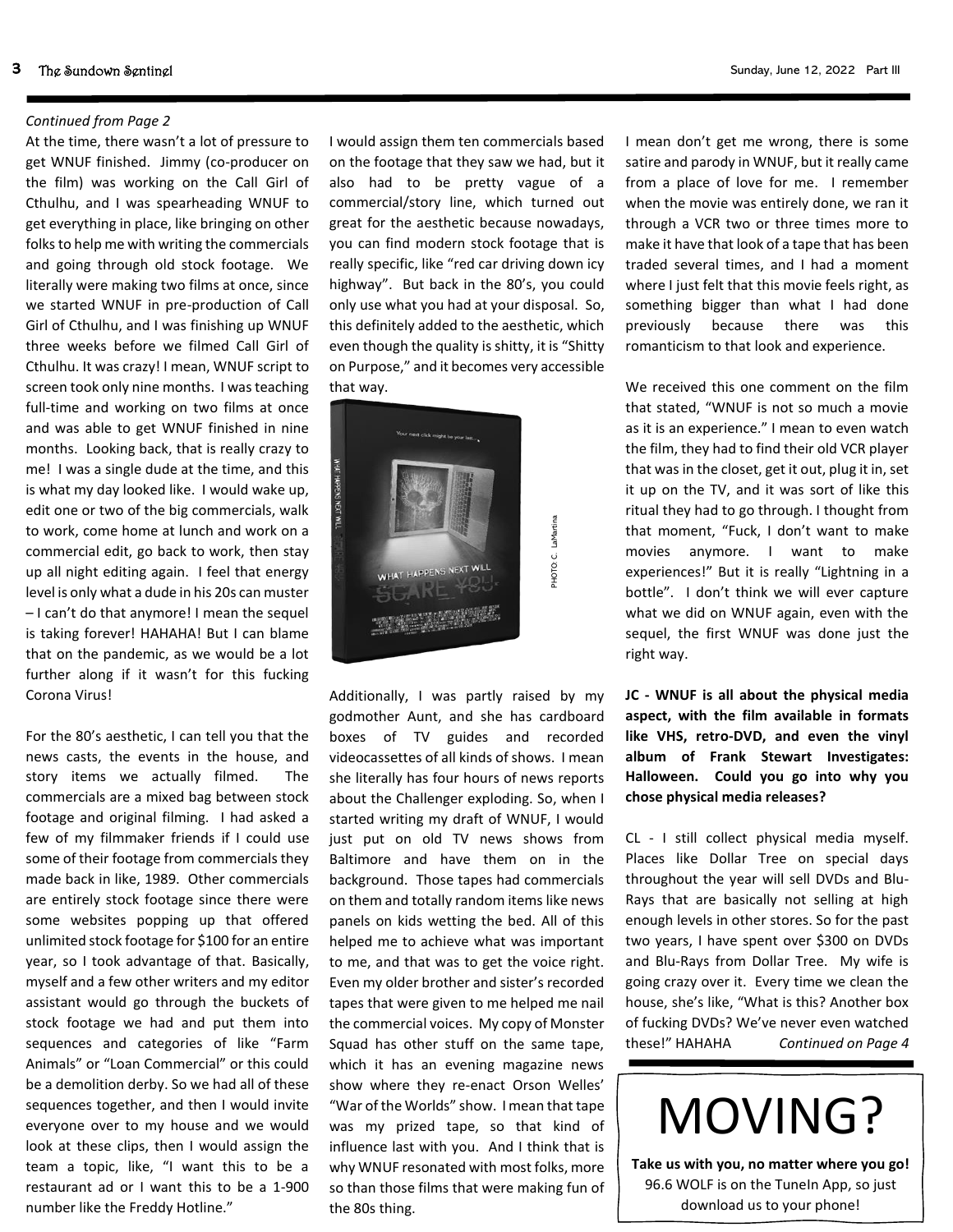#### BBDW TOP 10

# Big Bad Daddy Wolf reveals his Terror Top 10

WEREWOLF FILMS – Hey Kats and Kittens! In light of the new Behind The Fiends episode on Werewolves, this wolf decided to reveal his Terror Top 10 Werewolf Films! Find numbers 5 through 10 listed below, but if you want to see the Top 4, check out Drive-In Asylum Magazine Issue #21, which can be found here: www.driveinasylum.com.

#### **#10 – BROTHERHOOD OF THE WOLF (2001) Directed by Christophe Gans**

Martial Arts, Native Americans, French War Stuff, AND Werewolves – Hell Yeah!

#### **#9 – LATE PHASES (aka NIGHT OF THE WOLF) (2014) Directed by Eric Stolze**

Blind Vet, Dog Attacks, Suburban Werewolves – What could go wrong?

#### **#8 – WOLFEN (1981) Directed by Michael Wadleigh**

Inner City Detectives, Indian legends, "Then the slaughter came"!

#### **#7 – THE COMPANY OF WOLVES (1984) Directed by Neil Jordan**

Murder, Wolf Wrote…and a Red Riding Hood who doesn't like uni-brows.

#### **#6 – THE HOWLING (1981) Directed by Joe Dante**

Dee Wallace with amnesia…and a forest with secrets. Curious, aren't you?

#### **#5 – TEEN WOLF (1985) Directed by Rod Daniel.**

Hellacious Puberty, Handstands, and a Fox that is really a Wolf - HOWWLLLL!!!



www.driveinasylum.com The best underground mag ever!

#### *Continued from Page 3*

Which is true, we literally have never watched them. But I say this to stress the point that for me there was always something very special about the thrill of the hunt, whether it's to a thrift store or going to a Ma and Pop video store and finding that one tape. It almost felt like you were finding your inner Indiana Jones idol, if you will. Like, "Oh Shit, a copy of Neon Maniacs, I've been trying to find a copy of that for years!" For me, I will never release a movie without a physical release of some kind. I think what will end up happening over time though is you will actually have to market towards collectors, so I wouldn't be surprised if DVDs don't go back to the level of VHS prices where a DVD is \$50. But of course it would have to be packaged with extra features and stuff. And there is this nostalgia for video stores, as shown in documentary films like "The Last Blockbuster", but as someone who grew up with video rental stores, I have to say Blockbuster kind of sucked at the time. There was a video store by my parent's house that I used to walk to called "Video Magic", and they had this terrible fucking logo where this bunny rabbit was coming out of a top hat. But they had this alcove in their back room right next to the adult section, which I obviously did not go into as a child, where they had this painted gray stone with a plastic skull and rubber snakes, and I remember that being so cool. And I think that is why certain people resonate with physical media, and even toys as adults, because it reminds them of a certain time in their life that is tangible, and you can hold it and be reminded of a cool experience you had when you were a kid. Also, I will tell you this, with the WNUF sequel, the physical media that folks will be getting is going to be great. I have some surprises up my sleeve that nobody knows about yet that I think if you are a movie collector, you are going to be stoked! There is some really cool stuff that I think is even cooler than the movie itself. Hahaha!

**JC - We discussed nostalgia and the way films used to be made, but what are your thoughts on digital releases and social media influencers?**

CL - Ironically, anyone can go out and shoot a movie now, and there is such unique storytelling going on that should be finding an audience, but it's not finding an audience because so-called horror influencers are still talking about these fucking movies that are million-dollar budget Hollywood movies, rather than movies that were shot for \$30k or some lower budget. And it's those lower budget films that are taking real chances with original ideas and ways of storytelling. So, even though we have all of this freedom to talk about and hype any film we want to, influencers and social media are still ignoring these "deep cuts" and talking about run-ofthe-mill Hollywood horror because they want to get an interview with some big-name actor or director to gather more followers. When I was a kid, Fangoria would talk about deepcut films that you were not going to find at a Blockbusters and be lucky to find at a great Ma and Pa video store. But where do you go now to find modern "deep-cuts"? It also makes me think of music bands back in the day. If your band got signed to a label, the label did your PR and promotion. The same for old filmmakers, who would get a studio or a distribution company to market their movies. Now, somehow everyone thinks its fucking cool to market your own shit all the time. It is amazing to me to think about the amount of time you have to promote yourself these days. Before, you could just get better at your craft and let other people do the marketing and promo. Nowadays you get really good at promoting, but you're spending more time promoting than you are making art. That just really sucks. I have been very bad at promoting myself. There is not a day that goes by where I am not working on some piece of art of mine, whether it is the WNUF sequel, writing a screenplay with my buddy Jamie, or working on the horror surf band, called Beach Creeper, that I have with my wife. Which is cool, but at the same time, I am always thinking how I should be spending more time promoting those things too. For me, the reason why I got into this is because I like making stuff. My full-time regular job is marketing, so the last thing I want to do is fucking market my art when I get home. *Continued on Page 5*